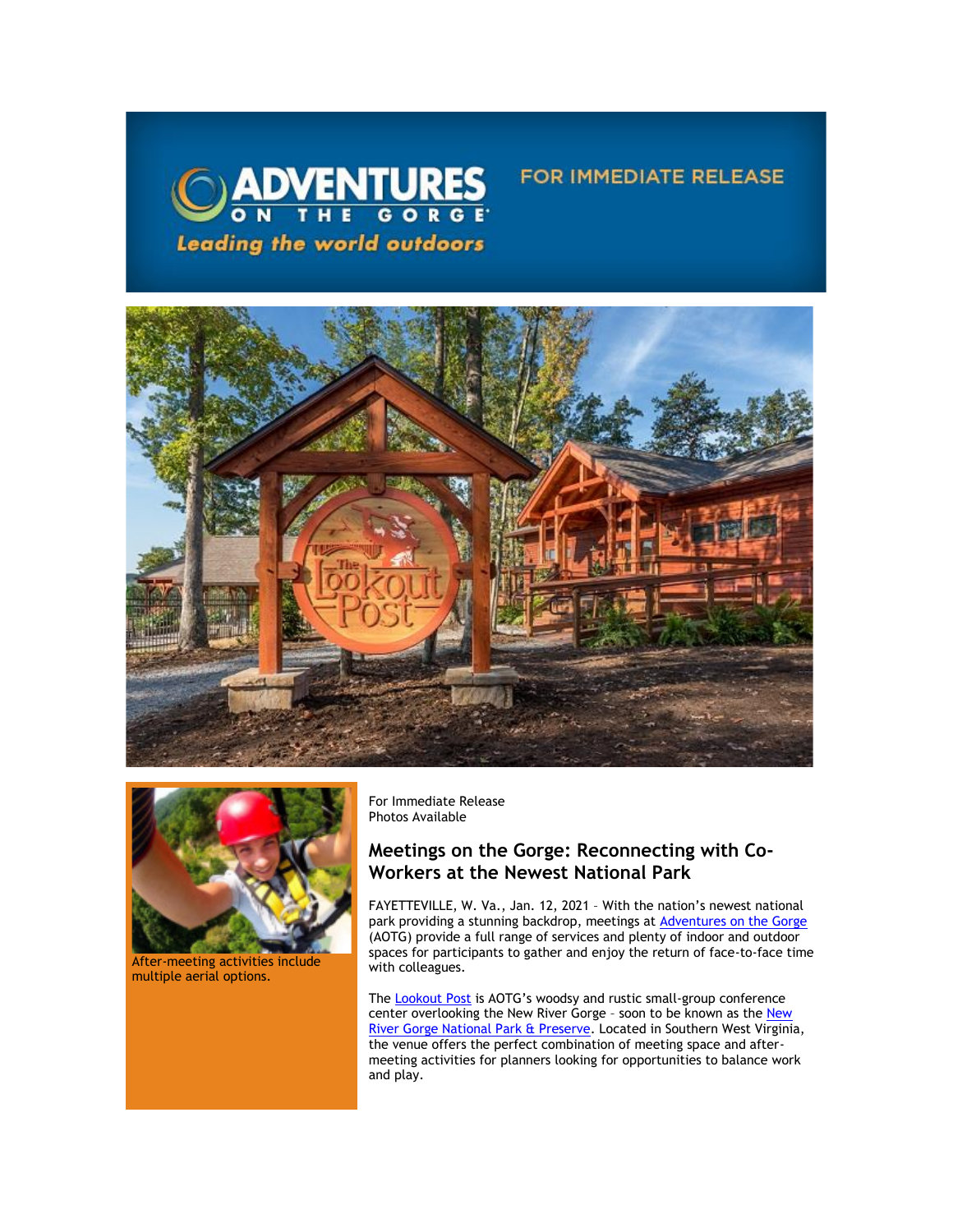

The region is famous for its whitewater rafting.

"We can say with authority that a trip down the river or ziplining through the woods will enhance working relationships and make meetings more productive," said Roger Wilson, CEO of Adventures on the Gorge. "We expect others will agree as we are already seeing an uptick in inquiries for spring and summer meetings."

AOTG offers these meeting specials and options:

- Employee Incentive Programs AOTG can design an "Employee Discount Incentive Program" with custom code to providing savings on in-house adventure activities.
- Triple Play Passes Meeting groups can choose three activity adventures (one from land, one from air, and one from water) for one low price and allow participants to use the passes at their leisure. Choices based on availability. Advanced reservations required as well as group size minimums.
- Midweek meeting discounts By avoiding the weekend crowds, groups can meet on a Sunday, Monday, Tuesday or Wednesday and receive additional savings on both lodging rates and meeting space rentals.
- By booking an off-season meeting November 1 through April 30, groups will enjoy reduced pricing, including lodging discounts up to 50 percent off.

The Lookout Post's space is combined with the company's Smokey's Cast Iron Grill, swimming pool and various decks to create an overall venue with more than 5,000 square feet of multi-use space. Construction is also underway on a rim-view pavilion for outdoor dining. The conference center itself provides an intimate and integrated meeting venue featuring up to five meeting rooms with flexible design to accommodate a maximum of 200 people theater style.

The meeting center features stone, wood and other local materials as well as large windows and accordion-style glass doors to allow for unrestricted views of the new park and the New River Gorge Bridge – the longest steel arch bridge in the U.S. and one of the most recognizable architectural attractions in the region.

The center's meeting rooms are named in honor of famous pathfinders whose impacts were profound in uniquely different ways. They were pioneers of the region and of the country, preserving the country's natural treasures and culture – naturalist John Muir, first director of the National Park Service Stephen Mather, frontiersman Simon Kenton, Shawnee chief Tecumseh and early settler Mary Draper Ingles.

Adjacent to the conference center, [Smokey's](https://click.icptrack.com/icp/relay.php?r=13440961&msgid=470341&act=3SPQ&c=1378153&destination=https%3A%2F%2Fwww.adventuresonthegorge.com%2Fdining%2Fsmokeys-gorge&cf=13608&v=d54faea0964e9742f15872dc27a7f8c038c838986674d85e6a7fa775b49d5fbf) offers seamless service to groups and individual guests. Next door is the resort's [Chetty's Pub](https://click.icptrack.com/icp/relay.php?r=13440961&msgid=470341&act=3SPQ&c=1378153&destination=https%3A%2F%2Fwww.adventuresonthegorge.com%2Fdining%2Fchettys-pub&cf=13608&v=67cd3aa9c7161c41ba460e710339d4926a2f4a2f24c0eef127adbfc6e363a48c) featuring more selections as well as a relaxed gathering space. A private lunch kitchen provides remotely served adventure meals.

Adventures on the Gorge features an array of accommodations and restaurants as well as numerous adventure experiences including whitewater rafting on two of the country's most spectacular rivers, zip lining, an aerial adventure park, Bridge Walk, kayaking, mountain biking, stand up paddleboarding hiking, caving and rock climbing. The resort also features a variety of retail clothing, gift and gear shops.